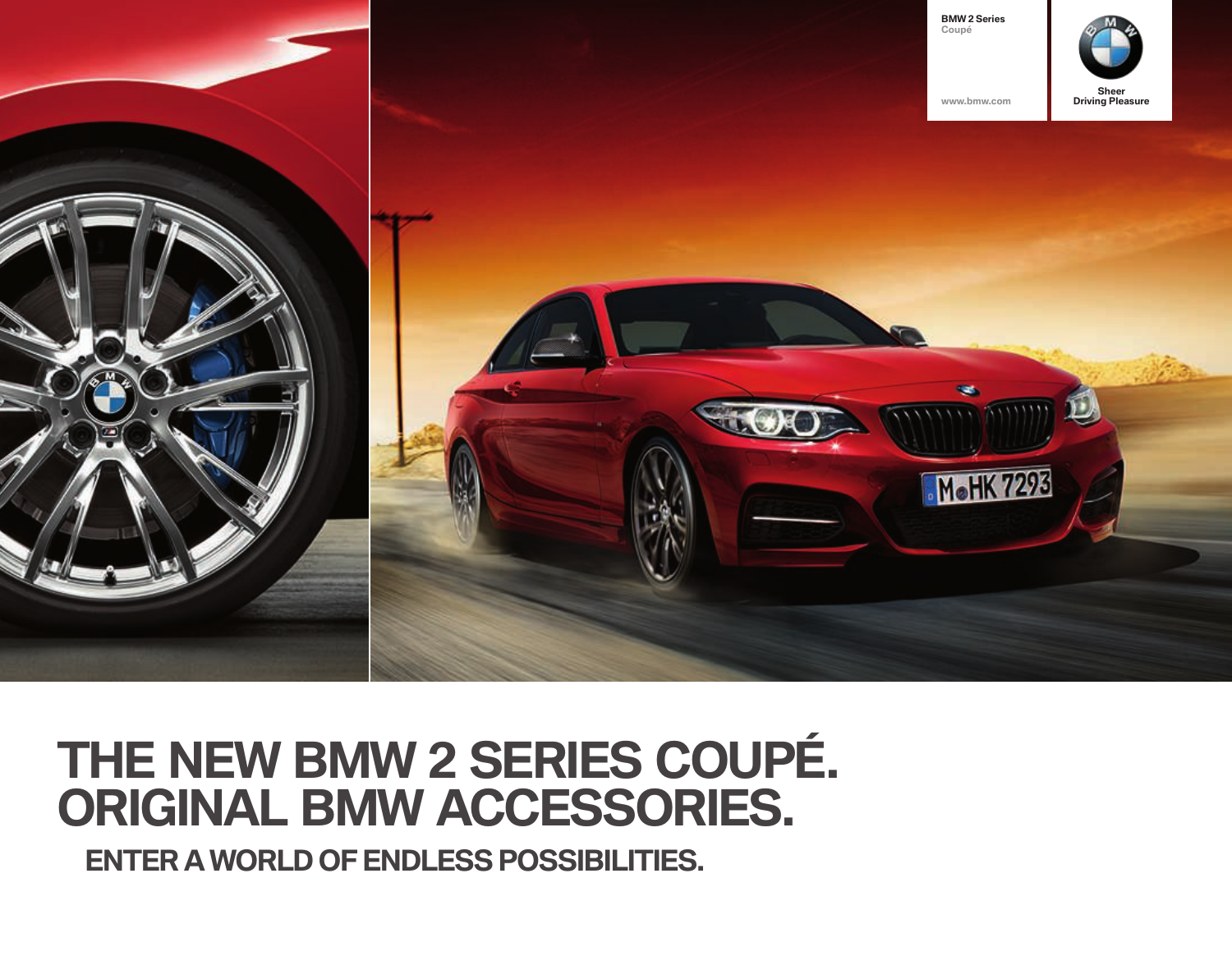

## **FORMED FOR THE NON-CONFORMIST.**

The new BMW 2 Series Coupé is the expression of unrestrained and spirited passion. This is clear to see in the striking and powerful impression it makes on the road. You, too, can make your own distinctive contribution here. Whether it is for the exterior and interior, for communication and information or luggage and transport solutions – with Original BMW Accessories, you can aive the BMW 2 Series Coupé your own unique character.

#### **All-weather fl oor mats, Sport**

The Sport all-weather floor mats protect the driver's and front passenger's footwells from dirt and wear. The raised edges of both black mats are in red. Water flows into the grooves so shoes stay dry while underside fastenings ensure secure attachment.

#### **" BMW M Performance light alloy wheels**  Double-spoke 624 M

The 19" light alloy wheels Double-spoke 624 M are forged, milled and polished and feature the four-colour M logo.

#### **Travel & Comfort System clothes hanger**

The Travel & Comfort system clothes hanger in an attractive BMW design allows for the hanging of clothes on the rear side of the backrest. Plug-in connectors make it easy to attach to the base support (required). The hanger can also be used outside of the car (hotel function).

#### **Luggage compartment mat, Sport**

With its red accents, the Sport luggage compartment mat is perfectly suited to the Sport Line. Its raised edging protects against dirt, moisture and wear. It is made of

washable material and features side pockets for small objects. Because it is perfectly fitted to the space, it does not block the fastening points.

#### **Group BMW Junior Seat with ISOFIX**

Together with the ISOFIX base, the Group 1 BMW Junior Seat in black/blue is suitable for children from approx. 10 months to 3.5 years old (approx. 9-18kg). Patented air pads provide increased side impact protection for the head. The seat shell can be positioned facing forwards and backwards on the ISOFIX base. Other versions are also available for older age groups.



#### **" BMW M Performance light alloy wheels**  Double-spoke 624 M

The 19" BMW M Performance light alloy wheels Doublespoke 624 M are Biolour matt black, forged and milled and feature the four-colour M logo.

#### **Racing cycle holder, lockable**

With the lockable racing bicycle holder for all BMW roof base support systems, up to four bicycles can be transported. It is made of quality materials and can be mounted without tools. Bicycles are attached with a clamping system. Additionally, the bicycle is attached to the support frame at the front fork and other points. For the transport of the front wheels, the front wheel holder (pictured) is required which is available separately. Suitable for bicycles with quick-release fasteners on the front wheel.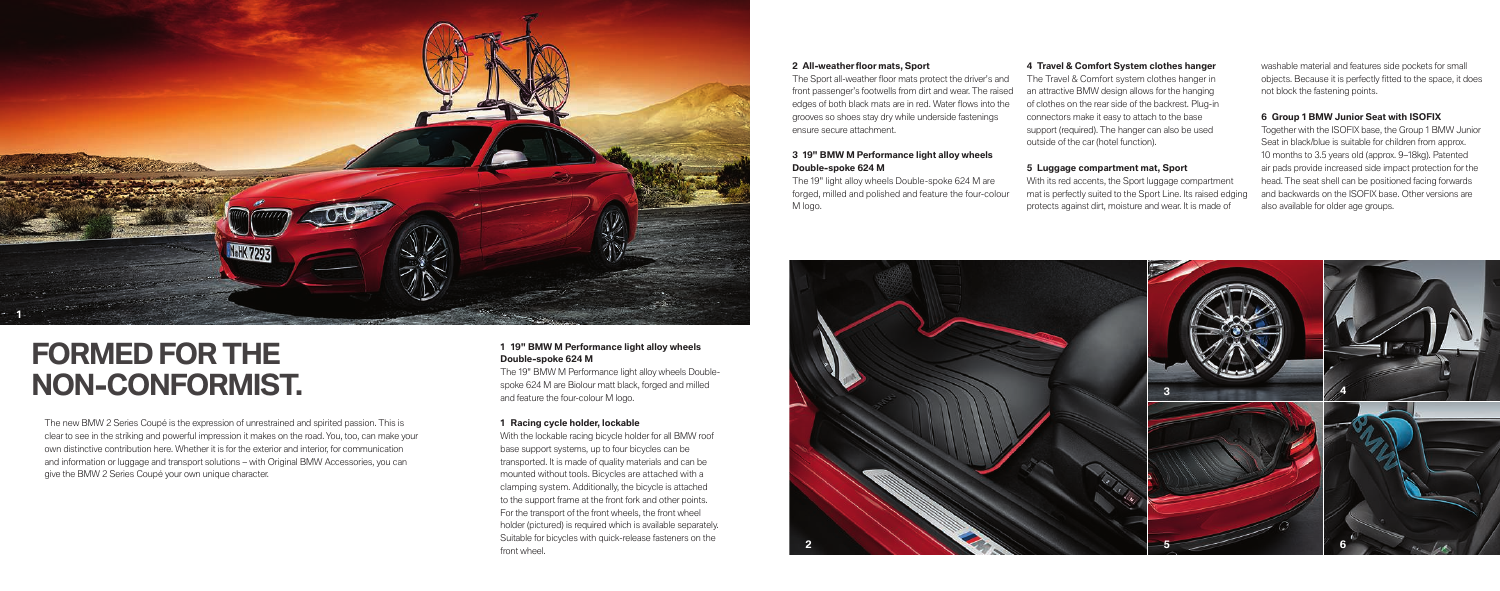

#### **BMW Click & Drive system Snap-in adapter USB adapter**

The BMW Click & Drive system is a holder for Apple and Samsung smartphones, as well as for the BMW Navigation System Portable. The system is attached to the windscreen with a removable adhesive pad. Special clasps (also available separately) allow the BMW Click & Drive system to be perfectly fitted for different devices. The integrated USB port means the device can be charged in the car. The Samsung holder reacts to the NFC (Near Field Communication) chip in the smartphone and automatically activates the BMW Wireless app when the phone is placed in the holder.

The snap-in adapter is a docking system that allows mobile phones from manufacturers such as Apple, Samsung, Nokia, Motorola and others to be securely stored and quickly charged. For optimal network reception, the mobile phone is connected to the car's external antenna via the snap-in adapter. Depending on the vehicle and its equipment, Music, Media and Connect snap-in adapters are available. With these adapters, music stored on the mobile phone can be played over the car speakers. They also enable convenient operation via the iDrive Controller, the multifunction buttons on the steering wheel or the radio.

The USB adapter connects an Apple iPod™ or iPhone™ with the vehicle so that stored music can be played. This also charges the device. The system can be operated via the iDrive Controller, multifunction buttons on the steering wheel or the radio. The adapter has a full metal connector and is particularly resilient.

#### **Key case, M Sport** (not pictured)

The BMW M Sport key case in black/blue M Sport design combines high quality leather with innovative metal detailing and perfectly suits the dynamic character of the vehicle. The key firmly attaches to the case, is protected from scratches and can be easily unscrewed.

# **EQUIPPED WITH THE BEST IDEAS.**

Locking differential

### **THE ORIGINAL BMW ACCESSORIES RANGE AT A GLANCE.**

**Exterior** Car Cover Design View Complete winter wheels Light alloy wheels Snow chains **M Performance**  Accent stripes, black/silver; black/red Black Line rear lights Blades for side skirts **Chaccic** Exhaust pipe finishers, carbon or chrome Exhaust system Floor mats Front grille, black Gear knob in carbon with Alcantara gaiter Gear lever trim in carbon Handbrake grip in carbon with Alcantara gaiter Interior trim, carbon with Alcantara Key case in leather/carbon

Pedal covers/footrests, stainless steel Power Kit Rear diffusor Rear diffusor, carbon Steering wheels Wing mirror caps, carbon 18" brake system, Red, Yellow or Orang 19" Double-spoke 405 M forged. Bicolor Orbit Grey, burnished 19" Double-spoke 624 M forged, polis 19" Double-spoke 624 M forged. Bicolor matt Black, milled **Interior Ill-weather floormats** Baby seat Backrest bag Child seats Glasses and CD/DVD case

|     | Handbrake grip                              |
|-----|---------------------------------------------|
|     | Key case                                    |
|     | Protective rear cover                       |
|     | Storage bag, rear                           |
|     | Sunblinds                                   |
|     | Textile floormats                           |
|     | Travel & Comfort system                     |
| ge  | <b>Communication &amp; Information</b>      |
|     | <b>ALPINE HiFi system</b>                   |
|     | BMW Click & Drive system                    |
| hed | Navigation Portable                         |
|     | Snap-in adapter                             |
|     | Station for Apple iPhone                    |
|     | Tablet DVD system                           |
|     | <b>USB Adapter</b>                          |
|     | Transport & luggage compartment             |
|     | Base support                                |
|     | Bicycle/e-bike holder for trailer tow hitch |
|     | Loading sill protection                     |
|     |                                             |

Loading sill protection mat Luggage compartment mat, fitted Luggage compartment net Racing bike holder Ski and snowboard bag Trailer tow hitch **Cleaning & Care** Glass cleaner Interior care Natural Care Products Paint and wheel care Special applications

 Find inspiration at **www.bmw.com** where you can check out more pictures and detailed information about the full range of Original BMW Accessories.



## THE RIGHT ACCESSORIES. THE RIGHT SERVICE.

The excellence of BMW cars is matched only by the quality of BMW Service. When you visit your BMW Service Centre, you can expect expert professional advice from highly trained staff using the very latest in diagnostic technology. And the global BMW Service network means help is always at hand, wherever you are in the world – for the unlimited joy of driving.

For more information on what is available from BMW Service, please contact your BMW Service Centre, or visit www.bmw.com/service